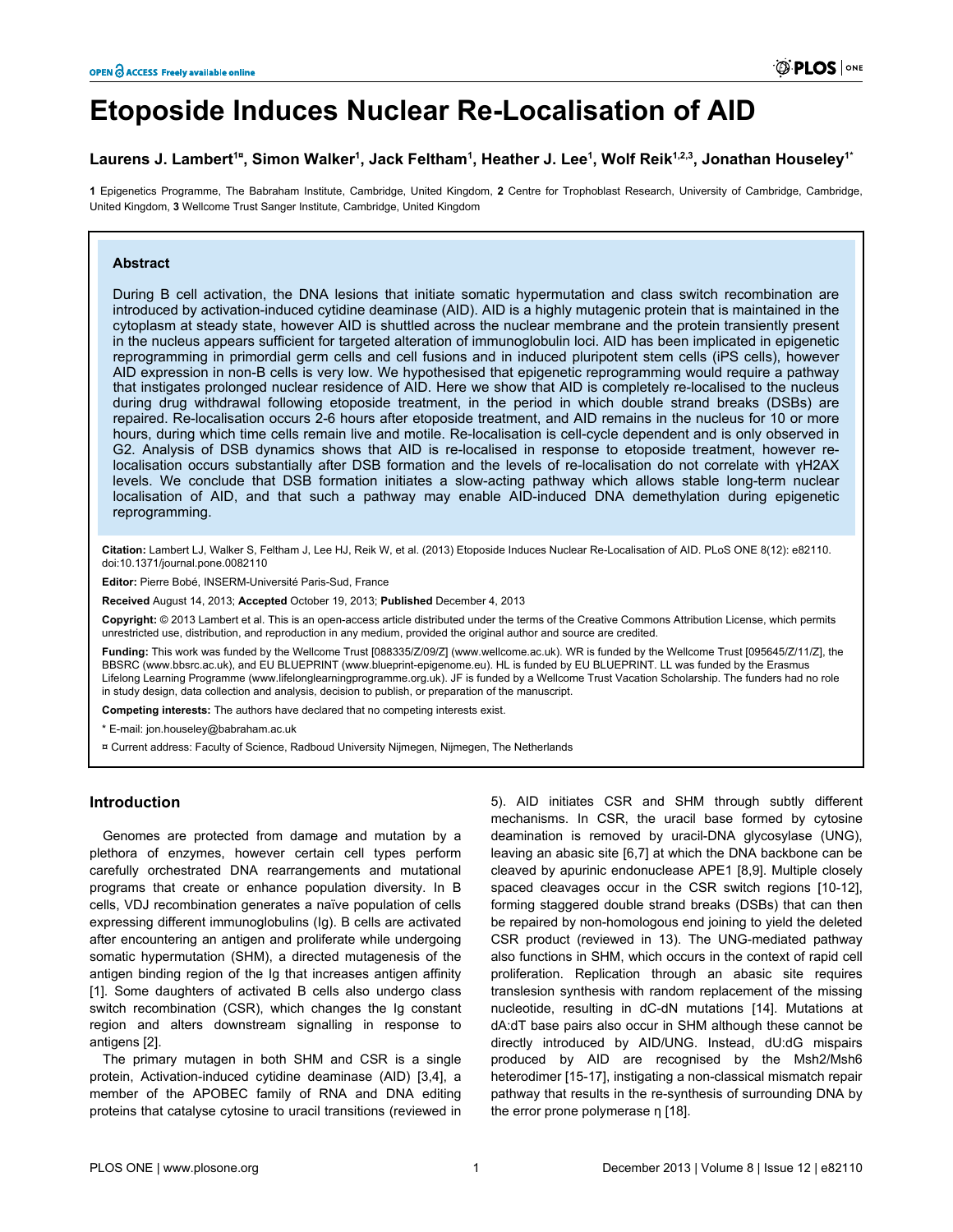AID has emerged as a candidate for epigenetic reprogramming as it has the potential to demethylate 5 methylcytosine (5mC). Direct deamination of 5mC by AID has been demonstrated *in vitro* [\[19\]](#page-9-0), forming a dT:dG mismatch that could be repaired by thymine DNA glycosylase [[20\]](#page-9-0) and further processing to yield a demethylated dC:dG pair. Evidence also exists for the deamination of 5-hydroxymethylcytosine (5hmC) by AID [[21](#page-9-0)]. However, recent studies have questioned this mechanism as AID prefers C to 5mC or 5hmC as a substrate *in vitro* [\[22-24\]](#page-9-0), but AID could still demethylate 5mC indirectly by initiating homologous recombination or long patch repair at neighbouring residues [\[25,26\]](#page-9-0). Whatever the mechanism, compelling *in vivo* data links AID with epigenetic reprogramming: Aid<sup>-/-</sup> mice show defects in the removal of DNA methylation during primordial germ cell (PGC) formation [\[27\]](#page-9-0), and AID is required for the expression of key reprogramming factors during cell fusion reprogramming and iPS cell generation [[28](#page-9-0)-[30](#page-9-0)] and for the mesenchymal-epithelial transition in mammary epithelial cells [\[31\]](#page-9-0). AID can also demethylate DNA in early zebrafish embryos [[32\]](#page-9-0).

DNA deamination occurs in the nucleus, but though AID is technically small enough to diffuse through nuclear pores it is restricted to the cytoplasm and carries a specific nuclear import signal [[33-35\]](#page-9-0). This import signal is offset by a strong Crm1 dependent nuclear export signal [\[34,35\]](#page-9-0) and a cytoplasmic interaction with eEF1A that inhibits import [[33,36\]](#page-9-0); as a result AID shuttles rapidly across the nuclear membrane with the vast majority remaining in the cytoplasm at steady state. To further limit activity, the stability of AID is low in the nucleus [[37](#page-9-0)]; REGγ targets AID for proteasomal degradation through an Nterminal motif [[38](#page-9-0)] and a further destabilising motif is present at the C-terminal [\[39\]](#page-9-0), although these negative regulators are partially offset by a stabilising interaction with YY1 [\[40\]](#page-9-0).

Over-expressed AID is rigorously excluded from the nucleus, but enough protein transiently shuttles through the nucleus to cause detectable SHM [\[17\]](#page-9-0), and SHM and CSR can be reconstituted by ectopic AID expression in NIH/3T3 cells showing that no B cell specific factors are required [[41,42\]](#page-9-0). Furthermore, on-going SHM occurs in Ramos cells, a B cell lymphoma cell line that constitutively expresses AID without any sign of AID re-localisation to the nucleus [\[17,43,44](#page-9-0)]. These data suggest that no change in steady state AID localisation is required for function in B cells. Nonetheless, cells with nuclear AID are observed in germinal centres where B cell activation occurs [[45](#page-9-0)] and also in sperm [[46](#page-9-0)], suggesting that a dedicated pathway exists for AID nuclear re-localisation. Because other cell types express little if any AID relative to B cells, we speculated that any realistic role for AID in genome-wide demethylation would require a pathway to provide stable, longterm nuclear residence. Here we demonstrate that AID relocalises to cell nuclei for extended periods following DNA damage.

## **Results**

#### **Etoposide treatment causes nuclear AID re-localisation**

Nuclear accumulation of ectopically-expressed AID has been reported in HEK293 cells treated with γ-rays, hydrogen peroxide or bleomycin [[47](#page-9-0)]. These agents induce DSBs, but only amongst complex patterns of DNA damage, leaving the connection between DSB formation and AID re-localisation uncertain (see [48](#page-9-0) and references therein). We therefore examined AID localisation after treatment with etoposide, a suicide inhibitor of topoisomerase II that induces precise DSBs (reviewed in [49](#page-10-0)). A FLAG-AID construct was transiently transfected into NIH/3T3 cells and treated with etoposide for 2 hours. In untreated cells, AID localisation was exclusively cytoplasmic as expected from previous studies [\[17,41,42\]](#page-9-0), but after etoposide treatment occasional cells were observed in which AID was present in the nucleus and cytoplasm [\(Figure](#page-2-0) [1A\)](#page-2-0). We tested AID localisation after shorter etoposide exposures (24, 48, 72, 96 min), however, there was no increase in the number of cells showing nuclear AID despite the rapid appearance of H2AX phosphorylated at Ser139 (γH2AX) [\(Figure 1B\)](#page-2-0). We then examined AID localisation during DSB repair by treating cells with etoposide for 2 hours, removing the drug and staining for AID after 2, 4, 6 and 24 hours. Across this time course, the proportion of cells showing detectable nuclear AID increased dramatically to a maximum of ~25% 4-6 hours after drug removal ([Figure 1C\)](#page-2-0). Greater relocalisation also occurred after drug removal, with many cells showing almost exclusively nuclear AID ([Figure 1D](#page-2-0)). This phenotype was not caused by the presence of the N-terminal FLAG tag on the AID construct, as the same result was obtained with an N-terminal GFP tag (see later, [Figure 2\)](#page-3-0) and a C-terminal HA tag ([Figure S1A\)](#page-8-0). Therefore, AID re-localisation to the nucleus occurs in response to etoposide treatment, but is not a direct and immediate consequence of DSB formation.

## **Dynamics of AID re-localisation**

Etoposide is a potent cytotoxin and the concentration used in these experiments (200µM) is high enough to cause apoptosis, although no cell death was observed due to the short treatment time (2 hours). We were nonetheless concerned that the observed nuclear AID accumulation may be associated with cell death. We therefore used live-cell imaging to monitor NIH/3T3 cells expressing GFP-AID; immunofluorescence confirmed that GFP-AID and FLAG-AID responded similarly to etoposide (data not shown). As before, etoposide was applied for 2 hours followed by media change and cells were monitored for a further 14-19 hours after drug removal. Images were captured every ten minutes throughout drug treatment and after drug withdrawal, during which time cells remained live and motile. Although some cells disappeared during the timecourse, this was primarily due to cell movement out of the frame or plane of focus. In combination with the lack of evidence for dying cells or apoptotic phenotypes (such as nuclear blebbing) observed by DAPI staining, we conclude that a 2 hour treatment with 200µM etoposide does not cause cell death in NIH/3T3 cells in the short term.

Representative videos of AID re-localisation after etoposide treatment are presented in [Movies S1](#page-8-0)-4. These experiments revealed that nuclear re-localisation of AID is not transient; about 35% of cells re-localised AID into the nucleus, on average 69 minutes after drug withdrawal though with a wide variation (standard deviation ±73 minutes for n=16 cells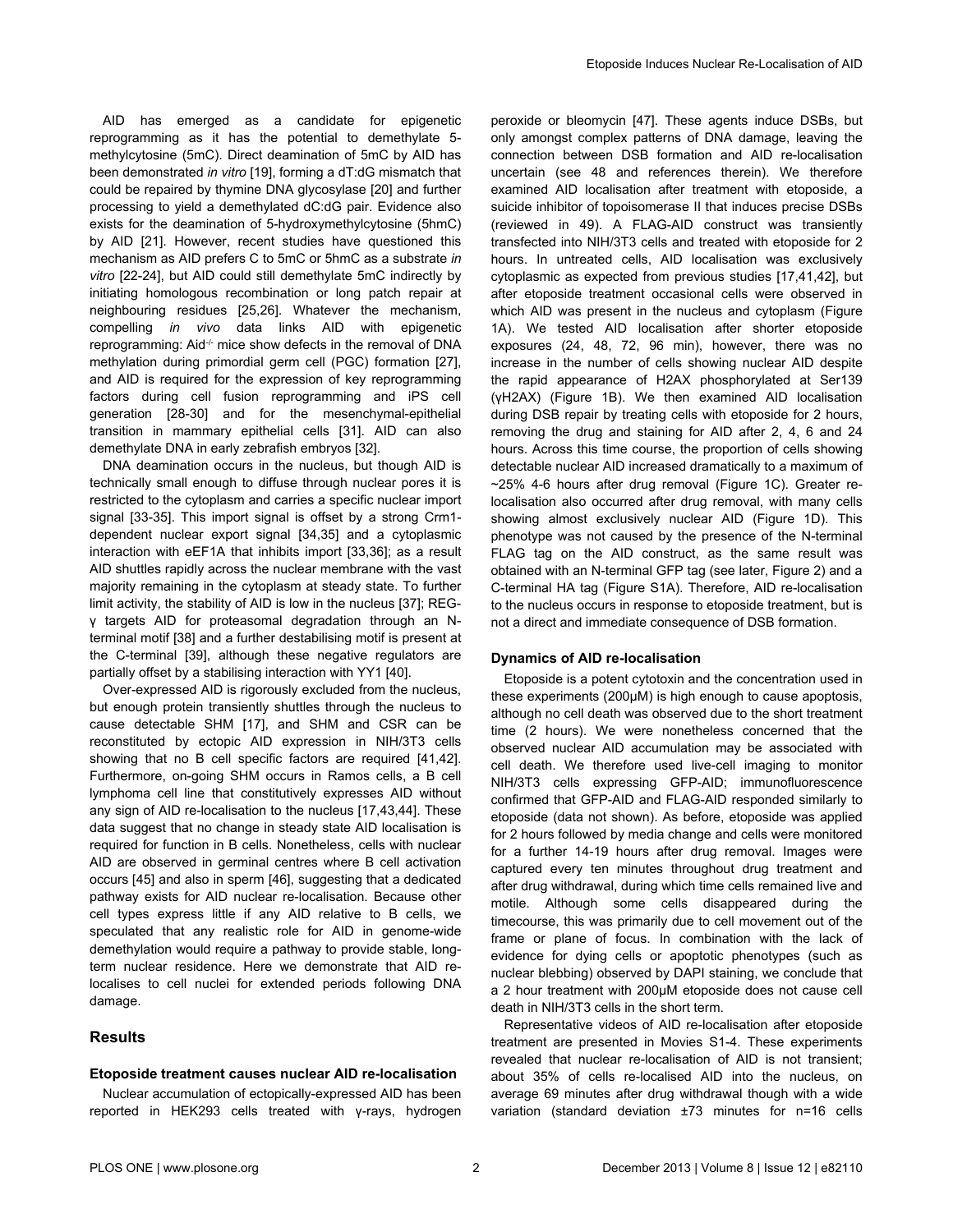<span id="page-2-0"></span>

**Figure 1. Etoposide induces AID re-localisation.** A) AID localisation in NIH/3T3 cells transiently transfected with FLAG-AID and treated for 2 hours with 200µM etoposide or vehicle control (DMSO). Most etoposide-treated cells were indistinguishable from controls, however, the rare cells shown with nuclear AID (<1% transfected cells) in the drug treated sample were never observed in the controls. B) AID distribution after 24 and 72 minutes treatment with 200µM etoposide compared to γH2AX formation. Images were captured at equivalent exposure times to allow visual comparison of signal intensity. C) Percentage of transfected cells showing nuclear AID localisation after 2 hours treatment with 200µM etoposide followed by drug withdrawal for 0, 2, 4, 6 and 24 hours. Data is from three independent experiments, two using FLAG-AID and one using GFP-AID constructs to ensure that the specific tag was not the source of the effect. Error bars represent ±1 s.e., \*\*\* p<0.01, \* p<0.05 for Student's *t*-test comparing given time point to pre-treatment (time=0). D) AID localisation after 2 hours etoposide treatment followed by 4 and 6 hours drug withdrawal. Scale bars at bottom right of each image indicate 10µm. doi: 10.1371/journal.pone.0082110.g001

showing AID re-localisation, out of 42 cells imaged), measured as the time at which the nuclear signal exceeded the cytoplasmic signal. After re-localisation AID remained in the nucleus for an extended time (>10 hours), in most cases until the end of the experiment, although in three out of sixteen cases the protein returned to the cytoplasm ([Figure 2A](#page-3-0), [Movie](#page-8-0) [S1\)](#page-8-0). Co-transfection with a nuclear-localised RFP construct confirmed the continuous nuclear localisation ([Movie S5](#page-8-0)). The re-localisation of AID into the nucleus occurred over ~110 minutes (standard deviation ±25 minutes, n=16) ([Figure 2B](#page-3-0)),

and showed no further fluctuations across the extended nuclear residence. Of the 26 cells that did not undergo complete AID re-localisation, 24 showed no evidence of nuclear AID during the experiment suggesting that AID relocalisation is generally an all or nothing event. The two exceptions showed a very transient nuclear AID entry lasting 20-30 minutes ([Figure S1B\)](#page-8-0). These data show that after etoposide treatment, cells can stably maintain AID in the nucleus for extended periods (up to 19 hours) without undergoing cell death at least in the short term.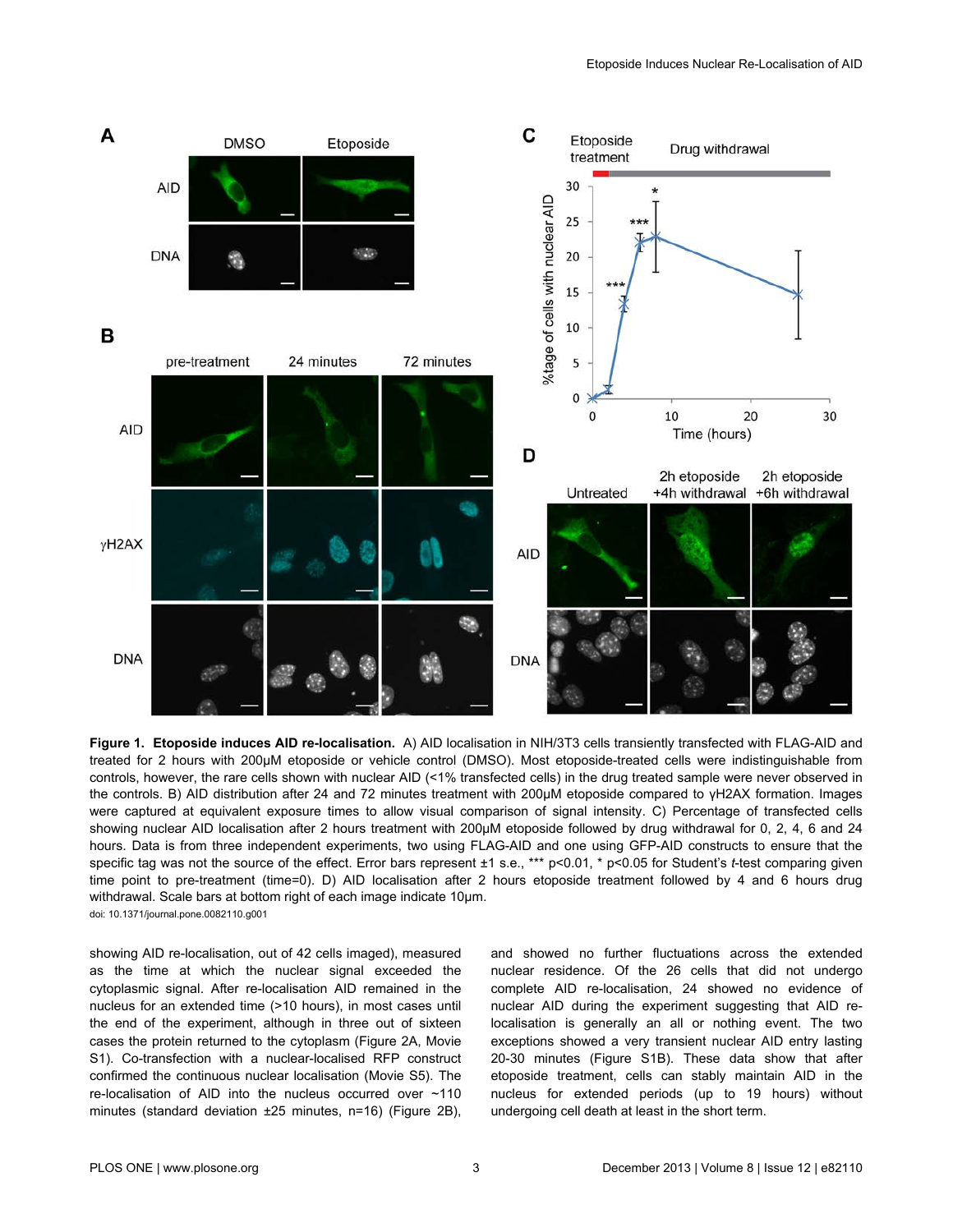<span id="page-3-0"></span>

**Figure 2. Dynamics of AID re-localisation.** A) Montage of frames from live-cell imaging of an NIH/3T3 cell expressing GFP-AID, treated for 2 hours with 200µM etoposide and then monitored after drug withdrawal. Each frame represents 40 minutes. This video can be seen in full in [Movie S1.](#page-8-0) B) Montage of two cells undergoing cytoplasmic to nuclear re-localisation of AID after etoposide withdrawal. Frames are shown at 10 minute intervals, t=0 at the addition of etoposide, first frame shown here is at etoposide removal. This video can be seen in full in [Movie S3.](#page-8-0) doi: 10.1371/journal.pone.0082110.g002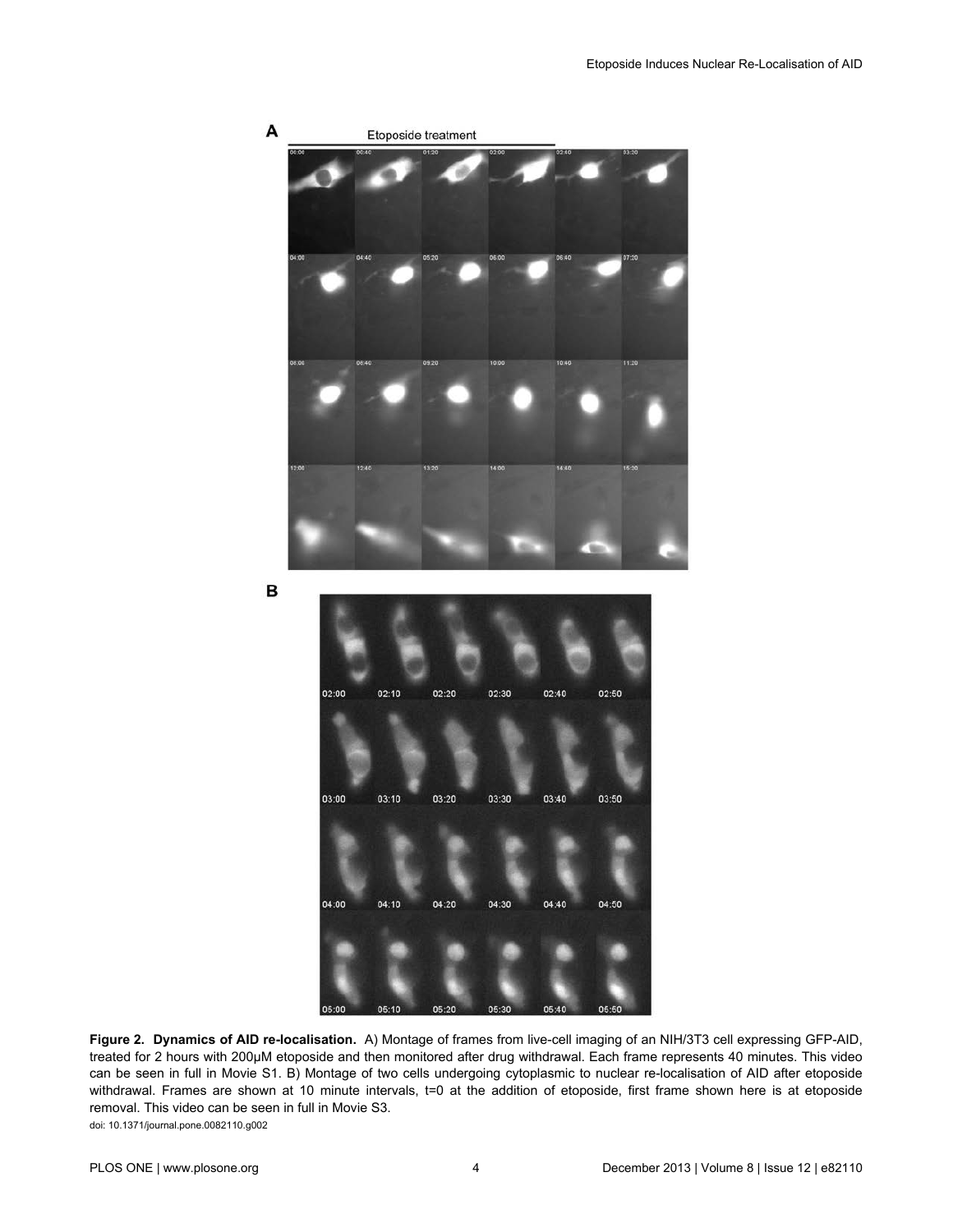## **Cell-cycle regulation of AID nuclear re-localisation**

Nuclear-localised AID was only observed in a subset of treated cells, and etoposide produces DSBs primarily in S/G<sup>2</sup> where topo II is most active [\[50\]](#page-10-0), leading us to test the cellcycle distribution of nuclear AID. Phosphorylation of histone 3 serine 10 (phospho-H3 S10) occurs initially at pericentric heterochromatin in G2 before dramatic upregulation at mitosis [[51](#page-10-0)], and is therefore a good marker for G2 cells. Co-staining of phospho-H3 S10 during etoposide treatment revealed that all cells with nuclear AID were phospho-H3 S10 positive, consistent with re-localisation only in G2 ([Figure 3A,B](#page-5-0)). The only exceptions were observed at 24 hours, most likely representing cells that had progressed through mitosis but maintained nuclear AID.

To obtain better numerical data on AID re-localisation, we derived stable lines expressing the FLAG-AID construct. These 3T3-AID cells showed a similar etoposide response to transiently transfected cells, albeit with a lower percentage of cells showing AID re-localisation to the nucleus (10% compared to 25%). In these cells, we compared the nuclear localisation of AID to cyclin B1; cyclin B1 is expressed during G2 but is maintained in the cytoplasm by Crm1-dependent export until the start of mitosis [[52](#page-10-0),[53](#page-10-0)]. 5 hours after etoposide withdrawal, AID nuclear localisation was only observed in cells with nuclear cyclin B1, never in cells with cytoplasmic or undetectable cyclin B1 ([Figure 3C,D\)](#page-5-0), refining the cell cycle stage of AID re-localisation to late G2/early prophase.

#### **AID re-localisation is driven by DSB formation**

In addition to inducing DSBs, etoposide increases supercoiling and chromosome catenation by inhibiting topo II, which may contribute to AID nuclear accumulation. To separate these effects, we compared etoposide to ICRF-193, a topo II inhibitor that induces minimal DSBs [\[54-56\]](#page-10-0) and bleomycin, a radiomimetic that introduces DSBs through a nontopoisomerase based mechanism. We first assessed the dynamics of DSB induction by western blotting for γH2AX. As expected, ICRF-193 treated cells showed a minimal increase in γH2AX formation, whereas bleomycin and etoposide induced DSBs with similar dynamics; in both cases the γH2AX signal was maximal at the end of the 2 hour treatment and then slowly decreased after drug withdrawal ([Figure S2A\)](#page-8-0). However, treatment of cells expressing FLAG-AID with bleomycin or ICRF-193 (for 2 hours followed by 6 hours drug withdrawal) did not instigate detectable AID re-localisation ([Figure S3B\)](#page-8-0). This suggests that lack of topoisomerase II activity does not underlie the observed AID re-localisation, although compensation for loss of topoisomerase II function by topoisomerase I may be masking this effect.

We noticed in these experiments that bleomycin treatment caused ~2-fold less H2AX phosphorylation than etoposide treatment [\(Figure 4A\)](#page-6-0). We therefore treated cells with decreasing concentrations of etoposide (80, 40 and 20µM compared to 200µM used as standard) or increasing concentrations of bleomycin (800, 400 and 200µg/ml compared to 200µg/ml used as standard) for 2 hours. These concentration changes were sufficient to raise the γH2AX signal in bleomycin treated cells above that in etoposide

treated cells (compare [Figure 4B](#page-6-0) lanes 4 and 5 with 1-3), but the proportional changes in γH2AX levels across these fourfold concentration gradients were very slight (~1.3-fold, [Figure](#page-6-0) [4B\)](#page-6-0). We then treated 3T3-AID cells with the same concentrations of these drugs for 2 hours followed by 5 hours of drug withdrawal. In contrast to the slight γH2AX differences, the changes in AID nuclear localisation were dramatic: reduction of etoposide from 200 to 20µM almost abolished detectable nuclear AID re-localisation, while increasing bleomycin concentration from 200µg/ml to 800µg/ml caused 5% nuclear AID localisation [\(Figure 4C,D\)](#page-6-0).

The difference in AID localisation between 20μM and 80μM etoposide raised the possibility that AID nuclear re-localisation occurs only above a threshold drug concentration, which would have major implications for the mechanism. However, a significant increase in nuclear localisation was observed between 80μM and 200μM etoposide [\(Figure 4E](#page-6-0)), and very rare cells (<0.1%) with nuclear AID were detected in samples treated with 20μM etoposide ([Figure S3\)](#page-8-0). Therefore AID relocalisation is not a threshold effect, and the number of cells with nuclear AID increases with etoposide dose. Taken together, these data confirm that DSB formation, or another form of damage caused by both bleomycin and etoposide, instigates AID nuclear re-localisation, but underline the fact that this relationship is indirect.

## **Discussion**

Here we have re-examined the connection between DSB formation and AID nuclear accumulation. We confirm that DNA damaging agents are able to induce AID re-localisation, causing a complete and persistent re-localisation of AID from the cytoplasm to the nucleus. However, our data shows that this association is not direct; AID re-localisation occurs many hours after DSB formation (compare [Figure 1C](#page-2-0) to [Figure S2A\)](#page-8-0) and does not obviously correlate to DSB level as marked by γH2AX. Particularly notable is the dramatic increase in nuclear AID localisation with increasing bleomycin concentration from 200 to 800µg/ml, or etoposide from 20µM to 80µM, despite a less than two-fold increase in γH2AX. We therefore conclude that AID accumulates in the nucleus in response to an as-yet unknown slow-acting signalling pathway that is triggered by these drug treatments. In addition to DSB formation, etoposide causes replication stress due to the collapse of replication forks colliding with the DNA-bound topoisomerase II legion, which may be the primary or an additional cause of AID relocalisation. We have not observed AID re-localisation after camptothecin treatment (data not shown), which should cause extensive replication fork collapse, however considering that drug concentration is critical for AID re-localisation in etoposide treated cells it remains possible that fork collapse is a contributing factor. Given the late-G2 dependence of the accumulation, it is also possible that the extended cell cycle arrest has a role in this, however, all tested concentrations of etoposide, bleomycin and ICRF-193 blocked entry into Mphase based on lack of condensed chromosomes, but did not necessarily cause AID re-localisation.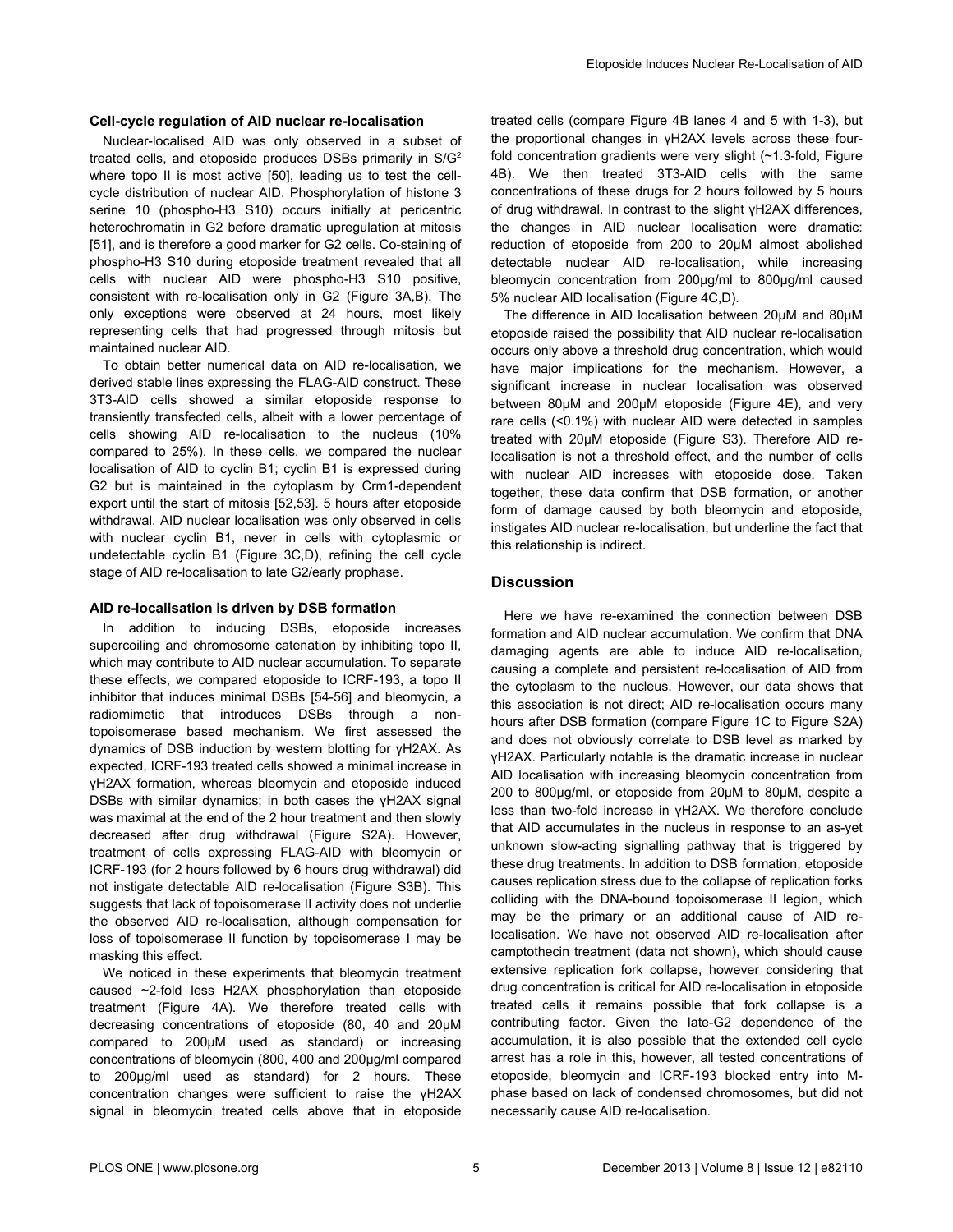<span id="page-5-0"></span>

**Figure 3. Cell cycle association of AID re-localisation.** A) Co-staining of AID and phospho-H3 S10 in NIH/3T3 cells treated for 2 hours with 200µM etoposide, sampled 2 hours (upper panel) or 6 hours (lower panel) after drug withdrawal. White arrows indicate phospho-H3 S10 positive cells with nuclear AID, red arrows indicate a phospho-H3 S10 positive cell with cytoplasmic AID. B) Proportion of cells showing nuclear AID with and without phospho-H3 S10 across a time course of 2 hours 200µM etoposide treatment followed by drug withdrawal. C) Co-staining of AID and cyclin B1 in cells constitutively expressing FLAG-AID. Cells were treated with 200µM etoposide for 2 hours then allowed to recover for 5 hours before staining. White arrows indicate cells with nuclear AID and nuclear Cyclin B1, red arrows indicate a cell with cytoplasmic AID and nuclear cyclin B1, yellow arrows indicate a cell with cytoplasmic AID and cytoplasmic cyclin B1. D) Quantification of cells with nuclear cyclin B1, nuclear AID, or both. Error bars represent ±1 s.e., \*\*\* p<0.01, \* p<0.05 for Student's *t*-test, n=3 experiments with quantification of >100 cells each. doi: 10.1371/journal.pone.0082110.g003

The proportion of cells showing AID nuclear re-localisation was highly reproducible between replicate experiments, but we noted that transient transfections show ~25% re-localisation whereas the stable cell line shows only ~10% for the same

dose of etoposide. This may reflect a requirement for high levels of AID which would not be physiologically relevant, but may also reflect the physiology of the stable cell line; stable AID expressing lines are hard to derive, presumably due to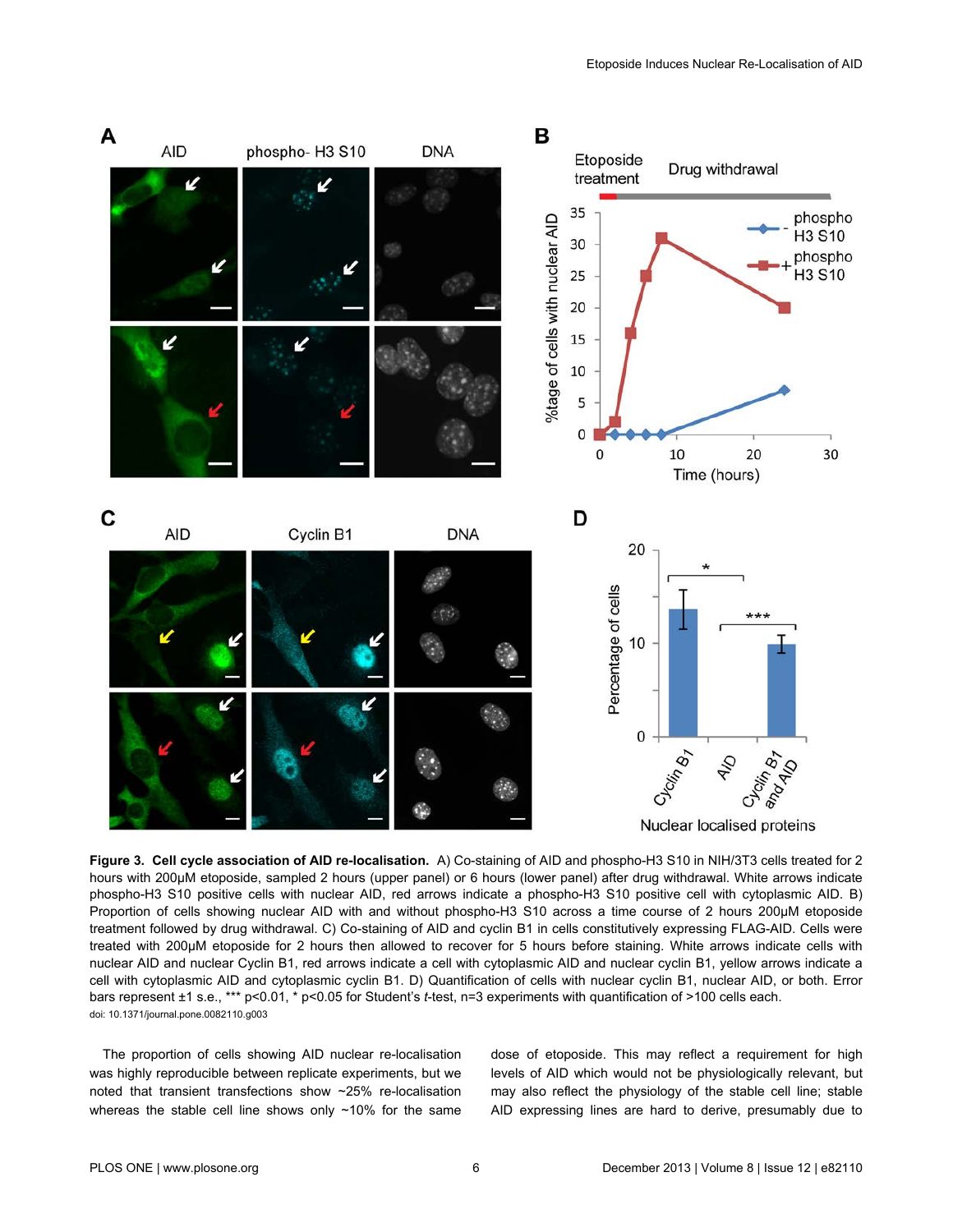<span id="page-6-0"></span>

**Figure 4. DSB requirement for AID nuclear localisation.** A) Western blot showing γH2AX levels in NIH/3T3 cells treated for 2 hours with 200µM etoposide or 200µg/ml bleomycin, the concentration used in [\[47\]](#page-9-0). Histone H3 and α-tubulin are shown as loading controls, quantification of γH2AX is relative to tubulin. B) Western blot of γH2AX levels in NIH/3T3 cells after 2 hours treatment with given concentrations of etoposide and bleomycin. Controls as in A, quantification of γH2AX is relative to tubulin. C) Localisation of AID in a stable NIH/3T3 cell line expressing FLAG-AID, treated with bleomycin and etoposide at different doses for 2 hours and then allowed to recover for 5 hours. White arrows indicate cells with nuclear AID. Scale bars at bottom right of each image indicate 10µm. D) Quantification of cells shown in C with nuclear AID under different drug treatments. E) AID nuclear localisation with increasing etoposide concentration, cells treated as in C. Error bars represent ±1 s.e., \* p<0.05 for Student's *t*-test, n=3 samples per drug treatment except n=2 for 20µM etoposide and n=5 for 200µM etoposide, >100 cells were counted in each sample. doi: 10.1371/journal.pone.0082110.g004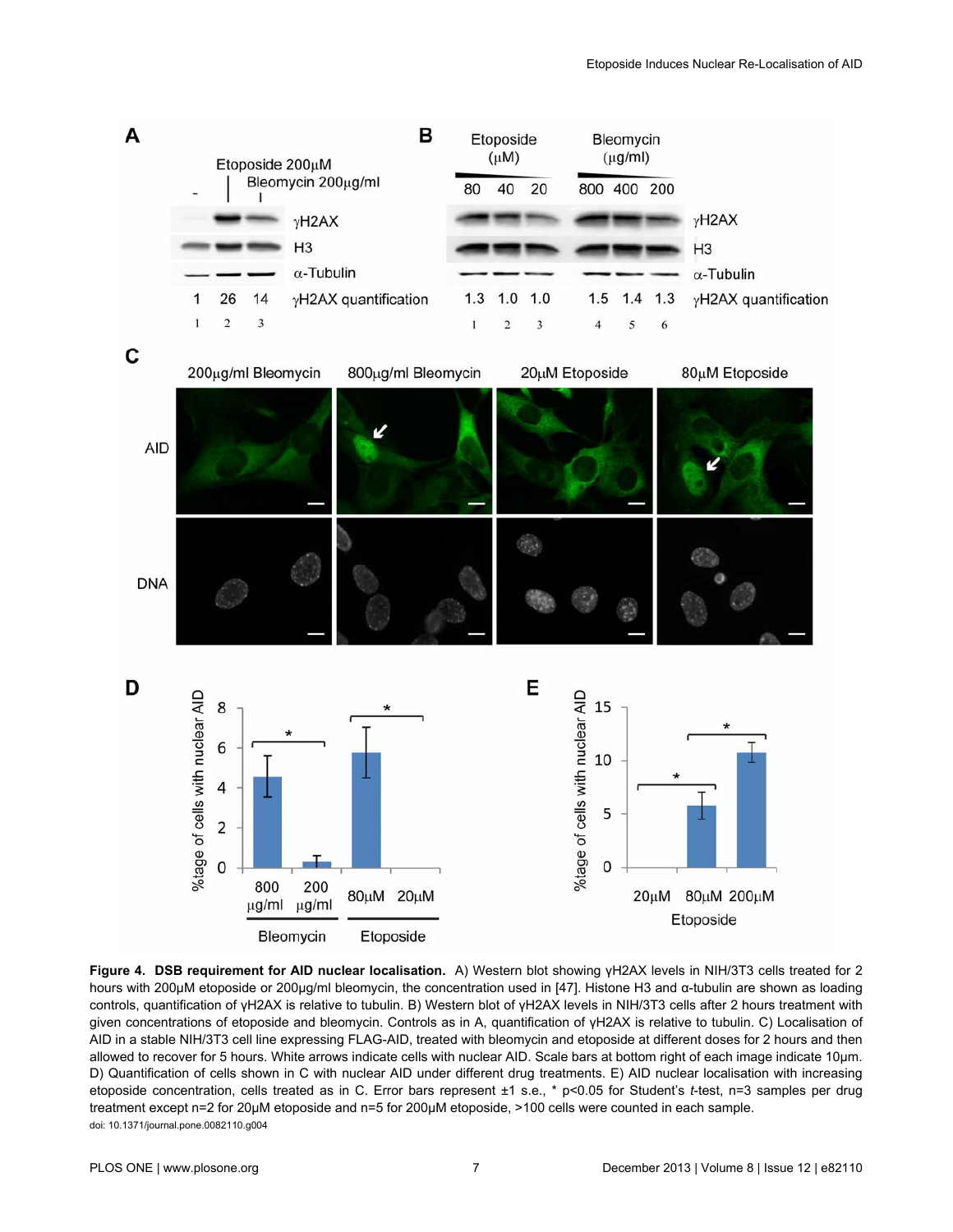AID-mediated mutagenesis, and may therefore survive by down-regulating AID import.

The mechanism that maintains cytoplasmic AID has been well-characterised, and strong AID nuclear accumulation phenotypes have been observed after removal of the Crm1 dependent nuclear export signal or inhibition of Crm1 [[34,35\]](#page-9-0). One explanation for etoposide-mediated AID re-localisation may be that etoposide causes a general inhibition of Crm1. Alternatively, the C terminal NES of AID may be modified (as occurs for Cyclin B1) or masked by a protein, preventing interaction with Crm1, although we know it is not cleaved as the anti-AID mAb used in this study binds to the NES. Blocking or modification of the NES may be relevant to AID function in our system. Given the mutagenicity of AID, it is certainly surprising that cells can tolerate high nuclear concentrations for many hours; the DSB forming CSR-type activity is likely to be particularly damaging. However, mutations in the C-terminal NES of AID can block CSR while leaving SHM functional [[39](#page-9-0),[57-59\]](#page-10-0), so if nuclear retention is mediated by masking or modifying the NES region, this modified AID may not actually produce widespread chromosome breakage. Nonetheless the mutagenicity of nuclear-restricted AID is higher than wild-type so significant mutagenesis would still be expected [[34](#page-9-0),[57](#page-10-0),[60\]](#page-10-0).

While genetic studies have strongly implicated AID in DNA demethylation, these are at odds with known biochemical properties of AID. One major issue is that for SHM or CSR, only a small amount of protein needs to be accurately targeted to a few sites in the genome. This is feasible with the small amount of AID that transiently shuttles into the nucleus. Genome-wide demethylation in contrast would require a large amount of protein and/or a very long time to cover the whole genome. Given that PGCs and iPS precursor cells express far less AID than B cells, efficient nuclear exclusion of AID would prevent useful amounts of AID remaining in the nucleus for sufficiently long to perform meaningful demethylation. Our data suggests the first resolution to this issue by demonstrating the existence of a pathway that completely re-localises wild type AID into the nucleus where it remains for many hours.

## **Materials and Methods**

## **Cell culture and drug treatment**

NIH/3T3 cells were cultured at 37°C, 5% CO<sub>2</sub> in DMEM (Life Technologies 41966-052) + 10% calf serum. Etoposide (Sigma) was added to cultures at 200µM except where specified otherwise from a 50mM stock in DMSO, DMSO was used as a vehicle control. Other drugs were used at stated concentrations: Bleomycin (Santa Cruz), stock 10mg/ml in water, and ICRF-193 (Santa Cruz), stock 10mM in DMSO.

## **Plasmids and transfections**

FLAG-AID (pRH125-AID) and AID-HA (pMX-AID-HA) were gifts from C. Rada. For GFP-AID, AID was amplified from FLAG-AID with with oligos AGTCTGCTAGCTCGAGCTATGGACAGCCTCTTGATGAAC and

GATCGATCGTGGATCCTATCAAAGTCCCAAAGTACGAA, and cloned into pEGFP-C1 using *Bam*HI and *Xho*I. pNLS-

Cherry was a gift from L. Roderick. Transfections were performed with FuGENE 6 (Promega) according to manufacturer's instructions, stable lines cells were selected with 7.5µg/ml puromycin (Sigma).

## **Immunofluorescence**

Cells were grown directly on glass coverslips, in some cases coated with poly-L-lysine, and fixed with 4% formaldehyde in PBS for 10 min. After washing with PBS and permeabilising with 0.5% Triton-X100 in PBS for 10 min, cells were treated with blocking solution (5% ELISA blocking solution Roche 11112589001 in PBS) for 30 min at room temperature, followed by staining with primary and secondary antibodies in blocking solution each for 30 min at room temperature. Alternatively, for HA and cyclin B1 staining, after fixation and washing cells were blocked for 1 hour in 5% goat serum, 0.3% Triton-X100 in PBS, then incubated overnight at 4°C with the primary antibody in 1% BSA, 0.3% Triton-X100 in PBS. After washing with PBS, cells were stained for 1 hour with the secondary antibody in the same buffer. Slides were dehydrated through 70%, 90%, 100% ethanol before mounting in Vectashield with DAPI. Primary antibodies: rat α-AID (EK2 5G9 [[46](#page-9-0)], which binds a motif at the C-terminal of AID) at 1:50, rabbit α-γH2AX (CST 9718) at 1:400, rabbit α-phospho-H3S10 (Santa Cruz sc-8656), rabbit α-GFP (Life Technologies A11122) at 1:500, rabbit α-cyclin B1 (CST 12231) at 1:200, mouse anti-HA (CST 2367) at 1:100. Secondary antibodies were AlexaFluor 488 and 594 conjugates from Molecular Probes (Life Technologies) used at 1:1,000.

## **Microscopy**

Immunofluorescence images were captured using an Olympus BX-41 system with a 40x oil immersion objective. Live cell imaging was performed on an Olympus Cell^R imaging system comprising an inverted IX81 microscope, 40x 1.3 NA oil immersion objective, Polychrome V illumination system (Till Photonics) and ORCA-ER CCD camera (Hamamatsu). Cells were imaged for GFP (ex 488/10, em 525/40) and mCherry (ex 585/10, em 640/75) as required. Cells were maintained in a 5%  $CO<sub>2</sub>$  atmosphere, and were treated with 200 µM etoposide in standard media for 2 hours. After drug treatment, media was flushed several times and cells then maintained in standard media. Cells were typically followed for 18-20 hours with images captured every 10 minutes with the imaging system controlled using Olympus SIS software. All images were processed for publication using ImageJ, images were cropped and merged as required, and maximum and minimum signal levels adjusted linearly.

## **Protein isolation and western blotting**

Cells covering 4cm<sup>2</sup> (1 well of a 12-well plate) were scraped in ice-cold PBS and pelleted at 300g for 1min before resuspension in 100µl ice cold RIPA buffer + Complete Protease Inhibitors (Roche). Cells were incubated on ice for 15min then sonicated 4x20s in a Bioruptor set to High, before centrifuging for 10min at 10,000g. 20µl lysate was loaded per well on 5-12% Tris-glycine gels and transferred to nitrocellulose membrane. Antibody staining was performed using standard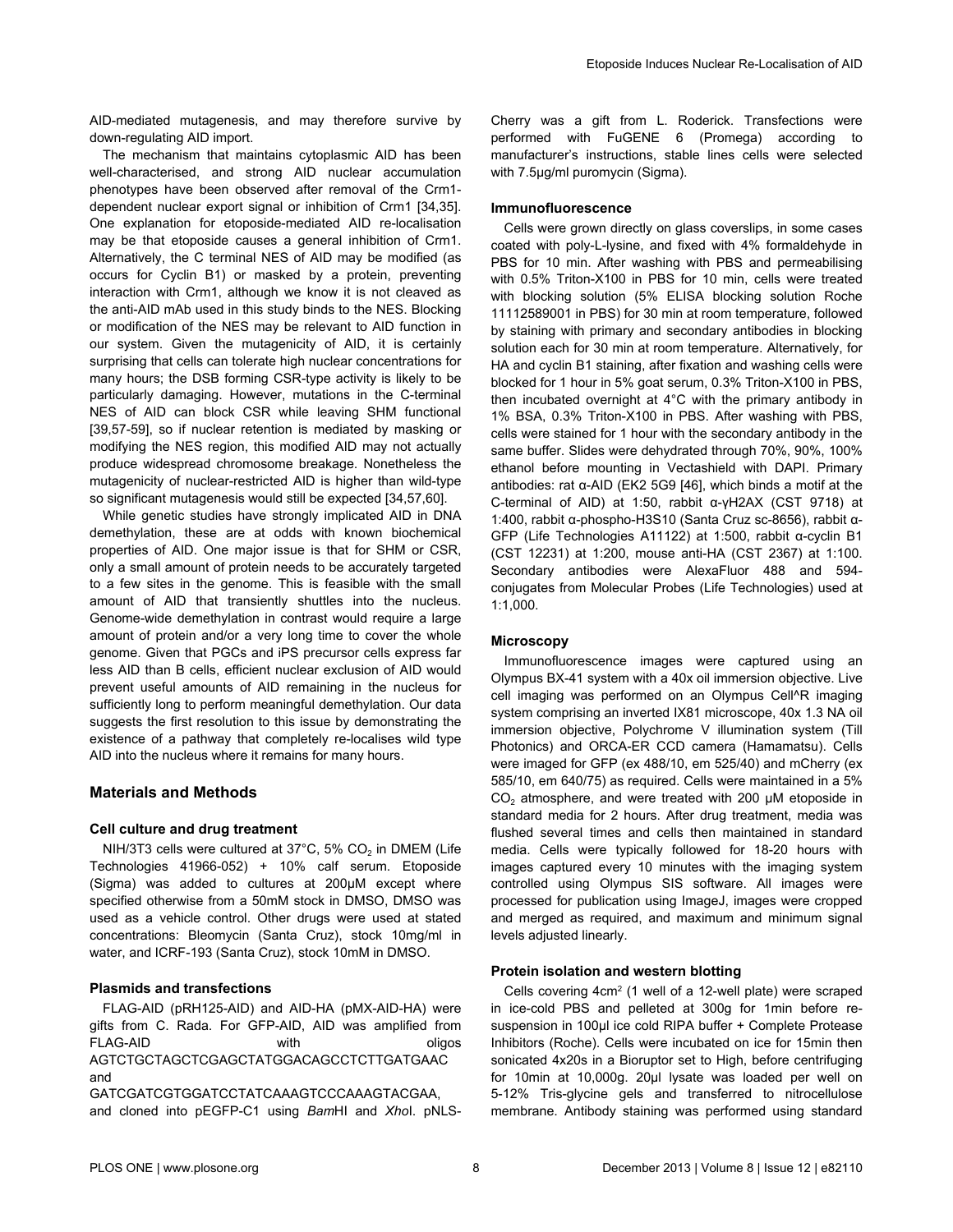<span id="page-8-0"></span>methods for fluorescence detection (see protocols at [www.cellsignal.com\)](http://www.cellsignal.com) and imaged using a LI-COR Odyssey system. Antibodies were rabbit α-γH2AX (CST 9718) at 1:1,000, rabbit α-H3 (Millipore 07-690) at 1:5,000 and mouse αtubulin (CST 3873) at 1:10,000, DyLight-conjugated secondary antibodies (CST) were used at 1:15,000.

## **Supporting Information**

**Figure S1. Nuclear re-localisation of AID.** A) Nuclear relocalisation of AID in NIH/3T3 cells transiently transfected with an AID-HA construct. Cells were treated with 200µM etoposide followed by 6 hours of drug withdrawal before staining. No nuclear localised AID was observed amongst untreated control cells. B) Montage of frames from live-cell imaging of an NIH/3T3 cell expressing GFP-AID, treated for 2 hours with etoposide followed by drug withdrawal. Each frame represents 10 minutes. This is one of only two cells observed (out of 42) that underwent transient nuclear re-localisation of AID. This video can be seen in full in Movie S4.

(TIF)

**Figure S2. Dynamics of γH2AX compared to AID localisation.** A) Western blots showing γH2AX accumulation in NIH/3T3 cells treated with no drug, etoposide (200µM), bleomycin (200µg/ml) or ICRF-193 (100µM), samples were taken across a 2 hour drug treatment and 6 hours of drug withdrawal. H3 is shown as a loading control. B) Localisation of AID in a stable NIH/3T3 cell line expressing FLAG-AID, treated with etoposide, bleomycin or ICRF-193 doses given in A for 2 hours followed by 6 hours of drug withdrawal. Nuclear AID was only observed in etoposide-treated cells.

(TIF)

**Figure S3. AID re-localisation at low etoposide concentration.** Cells from [Figure 4C](#page-6-0) treated with 20µM etoposide showing clear nuclear AID re-localisation. These cells were extremely rare (only a few were seen per cover slip), and were not encountered while performing the cell counts for [Figure 4C.](#page-6-0) However, such cells were never observed in untreated samples.

## **References**

- 1. Peled JU, Kuang FL, Iglesias-Ussel MD, Roa S, Kalis SL et al. (2008) The biochemistry of somatic hypermutation. Annu Rev Immunol 26: 481-511. doi[:10.1146/annurev.immunol.26.021607.090236.](http://dx.doi.org/10.1146/annurev.immunol.26.021607.090236) PubMed: [18304001.](http://www.ncbi.nlm.nih.gov/pubmed/18304001)
- 2. Stavnezer J, Guikema JE, Schrader CE (2008) Mechanism and regulation of class switch recombination. Annu Rev Immunol 26: 261-292. doi[:10.1146/annurev.immunol.26.021607.090248.](http://dx.doi.org/10.1146/annurev.immunol.26.021607.090248) PubMed: [18370922.](http://www.ncbi.nlm.nih.gov/pubmed/18370922)
- 3. Muramatsu M, Kinoshita K, Fagarasan S, Yamada S, Shinkai Y et al. (2000) Class switch recombination and hypermutation require activation-induced cytidine deaminase (AID), a potential RNA editing enzyme. Cell 102: 553-563. doi[:10.1016/S0092-8674\(00\)00078-7.](http://dx.doi.org/10.1016/S0092-8674(00)00078-7) PubMed: [11007474.](http://www.ncbi.nlm.nih.gov/pubmed/11007474)
- 4. Revy P, Muto T, Levy Y, Geissmann F, Plebani A et al. (2000) Activation-induced cytidine deaminase (AID) deficiency causes the autosomal recessive form of the Hyper-IgM syndrome (HIGM2). Cell<br>102: 565-575 doi:10.1016/S0092-8674/00)00079-9 PubMed: 102: 565-575. doi[:10.1016/S0092-8674\(00\)00079-9.](http://dx.doi.org/10.1016/S0092-8674(00)00079-9) PubMed: [11007475.](http://www.ncbi.nlm.nih.gov/pubmed/11007475)

(TIF)

**Movie S1. AID re-localisation in response to etoposide treatment.** NIH/3T3 cells were transiently transfected with GFP-AID, treated with 200µM etoposide for 2 hours then monitored after drug withdrawal. Video starts at the application of etoposide and images were captured every 10 minutes. (AVI)

**Movie S2. AID re-localisation in response to etoposide treatment.** Movie of GFP-AID re-localisation in response to etoposide treatment, as Movie S1. (AVI)

**Movie S3. AID re-localisation in response to etoposide treatment.** Movie of GFP-AID re-localisation in response to etoposide treatment, as Movie S1. (AVI)

**Movie S4. AID re-localisation in response to etoposide treatment.** Movie of GFP-AID re-localisation in response to etoposide treatment, as Movie S1. (AVI)

**Movie S5. AID re-localisation relative to nucleus.** As Movie S1, but cells were co-transfected with a nuclear-localised RFP construct as a nuclear marker. AID is shown in green, RFP in red.

(AVI)

## **Acknowledgements**

We thank Cristina Rada for plasmids and advice, Fatima Santos, Daniel Bolland, Llewelyn Roderick, Elisabeth Kremmer and Matthew Sale for reagents and Jacqueline Mermoud for cells.

## **Author Contributions**

Conceived and designed the experiments: JH WR SW. Performed the experiments: LL SW JF HL JH. Analyzed the data: LL SW JF HL WR JH. Wrote the manuscript: JH.

- 5. Smith HC, Bennett RP, Kizilyer A, McDougall WM, Prohaska KM (2012) Functions and regulation of the APOBEC family of proteins. Semin Cell Dev Biol 23: 258-268. doi[:10.1016/j.semcdb.2011.10.004](http://dx.doi.org/10.1016/j.semcdb.2011.10.004). PubMed: [22001110.](http://www.ncbi.nlm.nih.gov/pubmed/22001110)
- 6. Imai K, Slupphaug G, Lee WI, Revy P, Nonoyama S et al. (2003) Human uracil-DNA glycosylase deficiency associated with profoundly impaired immunoglobulin class-switch recombination. Nat Immunol 4: 1023-1028. doi[:10.1038/ni974.](http://dx.doi.org/10.1038/ni974) PubMed: [12958596.](http://www.ncbi.nlm.nih.gov/pubmed/12958596)
- 7. Di Noia J, Neuberger MS (2002) Altering the pathway of immunoglobulin hypermutation by inhibiting uracil-DNA glycosylase. Nature 419: 43-48. doi[:10.1038/nature00981.](http://dx.doi.org/10.1038/nature00981) PubMed: [12214226.](http://www.ncbi.nlm.nih.gov/pubmed/12214226)
- 8. Masani S, Han L, Yu K (2013) Apurinic/Apyrimidinic Endonuclease 1 Is the Essential Nuclease during Immunoglobulin Class Switch Recombination. Mol Cell Biol 33: 1468-1473. doi:[10.1128/MCB.](http://dx.doi.org/10.1128/MCB.00026-13) [00026-13](http://dx.doi.org/10.1128/MCB.00026-13). PubMed: [23382073](http://www.ncbi.nlm.nih.gov/pubmed/23382073).
- 9. Guikema JE, Linehan EK, Tsuchimoto D, Nakabeppu Y, Strauss PR et al. (2007) APE1- and APE2-dependent DNA breaks in immunoglobulin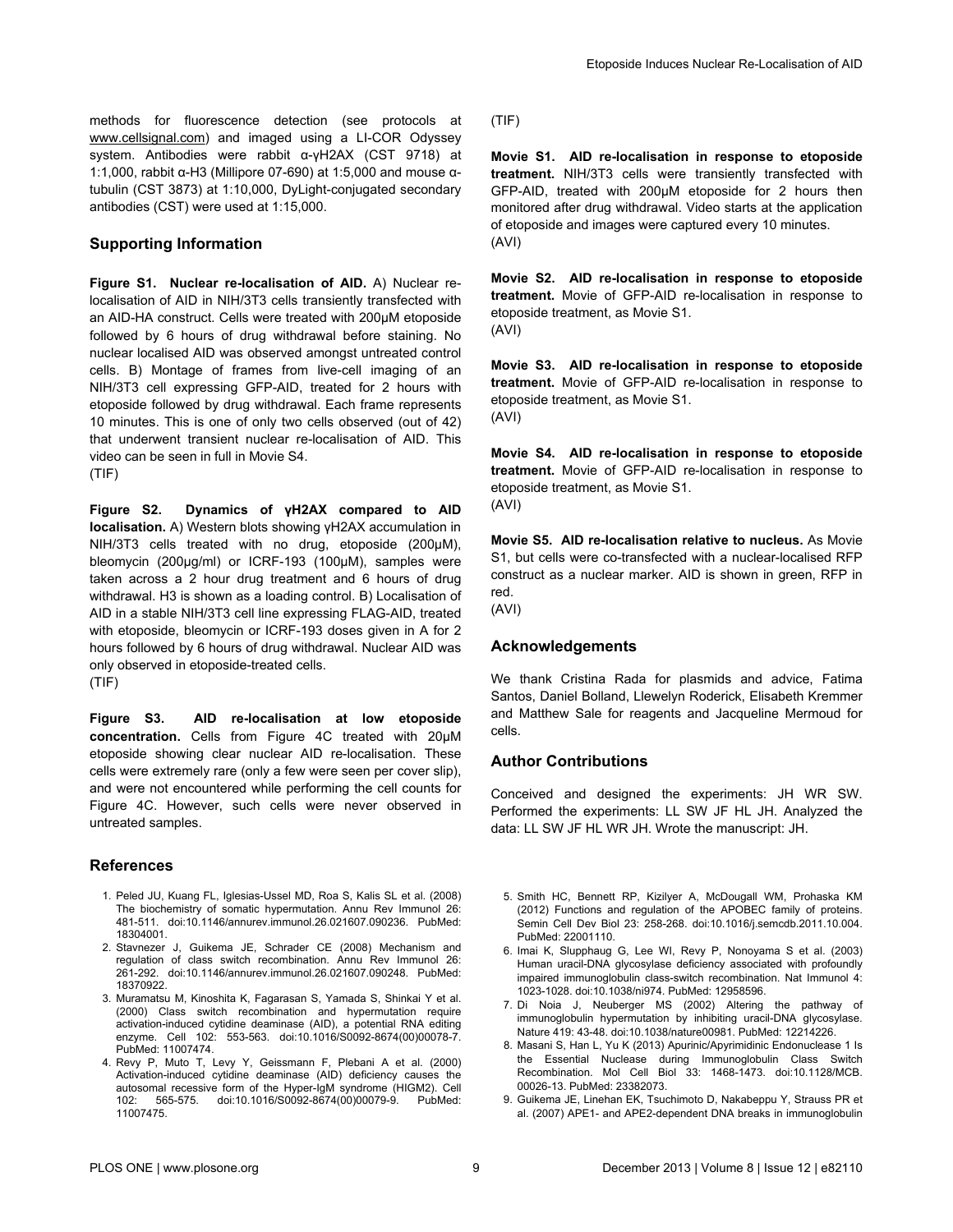<span id="page-9-0"></span>class switch recombination. J Exp Med 204: 3017-3026. doi[:10.1084/](http://dx.doi.org/10.1084/jem.20071289) [jem.20071289.](http://dx.doi.org/10.1084/jem.20071289) PubMed: [18025127.](http://www.ncbi.nlm.nih.gov/pubmed/18025127)

- 10. Arudchandran A, Bernstein RM, Max EE (2004) Single-stranded DNA breaks adjacent to cytosines occur during Ig gene class switch recombination. J Immunol 173: 3223-3229. PubMed: [15322184.](http://www.ncbi.nlm.nih.gov/pubmed/15322184)
- 11. Rush JS, Fugmann SD, Schatz DG (2004) Staggered AID-dependent DNA double strand breaks are the predominant DNA lesions targeted to S mu in Ig class switch recombination. Int Immunol 16: 549-557. doi: [10.1093/intimm/dxh057](http://dx.doi.org/10.1093/intimm/dxh057). PubMed: [15039385](http://www.ncbi.nlm.nih.gov/pubmed/15039385).
- 12. Petersen S, Casellas R, Reina-San-Martin B, Chen HT, Difilippantonio MJ, et al. (2001) AID is required to initiate Nbs1/gamma-H2AX focus formation and mutations at sites of class switching. Nature 414: 660-665
- 13. Boboila C, Alt FW, Schwer B (2012) Classical and alternative endjoining pathways for repair of lymphocyte-specific and general DNA double-strand breaks. Adv Immunol 116: 1-49. doi[:10.1016/](http://dx.doi.org/10.1016/B978-0-12-394300-2.00001-6) [B978-0-12-394300-2.00001-6.](http://dx.doi.org/10.1016/B978-0-12-394300-2.00001-6) PubMed: [23063072.](http://www.ncbi.nlm.nih.gov/pubmed/23063072)
- 14. Arakawa H, Moldovan GL, Saribasak H, Saribasak NN, Jentsch S et al. (2006) A role for PCNA ubiquitination in immunoglobulin hypermutation. PLoS Biol 4: e366. doi:[10.1371/journal.pbio.0040366](http://dx.doi.org/10.1371/journal.pbio.0040366). PubMed: [17105346.](http://www.ncbi.nlm.nih.gov/pubmed/17105346)
- 15. Martomo SA, Yang WW, Gearhart PJ (2004) A role for Msh6 but not Msh3 in somatic hypermutation and class switch recombination. J Exp Med 200: 61-68. doi:[10.1084/jem.20040691](http://dx.doi.org/10.1084/jem.20040691). PubMed: [15238605](http://www.ncbi.nlm.nih.gov/pubmed/15238605).
- 16. Martin A, Li Z, Lin DP, Bardwell PD, Iglesias-Ussel MD et al. (2003) Msh2 ATPase activity is essential for somatic hypermutation at a-T basepairs and for efficient class switch recombination. J Exp Med 198: 1171-1178. doi[:10.1084/jem.20030880.](http://dx.doi.org/10.1084/jem.20030880) PubMed: [14568978.](http://www.ncbi.nlm.nih.gov/pubmed/14568978)
- 17. Rada C, Jarvis JM, Milstein C (2002) AID-GFP chimeric protein increases hypermutation of Ig genes with no evidence of nuclear localization. Proc Natl Acad Sci U S A 99: 7003-7008. doi[:10.1073/](http://dx.doi.org/10.1073/pnas.092160999) [pnas.092160999.](http://dx.doi.org/10.1073/pnas.092160999) PubMed: [12011459.](http://www.ncbi.nlm.nih.gov/pubmed/12011459)
- 18. Faili A, Aoufouchi S, Weller S, Vuillier F, Stary A et al. (2004) DNA polymerase eta is involved in hypermutation occurring during immunoglobulin class switch recombination. J Exp Med 199: 265-270. doi:[10.1084/jem.20031831.](http://dx.doi.org/10.1084/jem.20031831) PubMed: [14734526](http://www.ncbi.nlm.nih.gov/pubmed/14734526).
- 19. Morgan HD, Dean W, Coker HA, Reik W, Petersen-Mahrt SK (2004) Activation-induced cytidine deaminase deaminates 5-methylcytosine in DNA and is expressed in pluripotent tissues: implications for epigenetic reprogramming. J Biol Chem 279: 52353-52360. doi[:10.1074/](http://dx.doi.org/10.1074/jbc.M407695200) [jbc.M407695200](http://dx.doi.org/10.1074/jbc.M407695200). PubMed: [15448152](http://www.ncbi.nlm.nih.gov/pubmed/15448152).
- 20. Cortellino S, Xu J, Sannai M, Moore R, Caretti E et al. (2011) Thymine DNA glycosylase is essential for active DNA demethylation by linked deamination-base excision repair. Cell 146: 67-79. doi[:10.1016/j.cell.](http://dx.doi.org/10.1016/j.cell.2011.06.020) [2011.06.020.](http://dx.doi.org/10.1016/j.cell.2011.06.020) PubMed: [21722948.](http://www.ncbi.nlm.nih.gov/pubmed/21722948)
- 21. Guo JU, Su Y, Zhong C, Ming GL, Song H (2011) Hydroxylation of 5 methylcytosine by TET1 promotes active DNA demethylation in the adult brain. Cell 145: 423-434. doi[:10.1016/j.cell.2011.03.022](http://dx.doi.org/10.1016/j.cell.2011.03.022). PubMed: [21496894.](http://www.ncbi.nlm.nih.gov/pubmed/21496894)
- 22. Rangam G, Schmitz KM, Cobb AJ, Petersen-Mahrt SK (2012) AID enzymatic activity is inversely proportional to the size of cytosine C5 orbital cloud. PLOS ONE 7: e43279. doi:[10.1371/journal.pone.](http://dx.doi.org/10.1371/journal.pone.0043279) [0043279.](http://dx.doi.org/10.1371/journal.pone.0043279) PubMed: [22916236.](http://www.ncbi.nlm.nih.gov/pubmed/22916236)
- 23. Wijesinghe P, Bhagwat AS (2012) Efficient deamination of 5 methylcytosines in DNA by human APOBEC3A, but not by AID or APOBEC3G. Nucleic Acids Res 40: 9206-9217. doi[:10.1093/nar/](http://dx.doi.org/10.1093/nar/gks685) [gks685](http://dx.doi.org/10.1093/nar/gks685). PubMed: [22798497](http://www.ncbi.nlm.nih.gov/pubmed/22798497).
- 24. Nabel CS, Jia H, Ye Y, Shen L, Goldschmidt HL et al. (2012) AID/ APOBEC deaminases disfavor modified cytosines implicated in DNA demethylation. Nat Chem Biol 8: 751-758. doi[:10.1038/nchembio.1042.](http://dx.doi.org/10.1038/nchembio.1042) PubMed: [22772155.](http://www.ncbi.nlm.nih.gov/pubmed/22772155)
- 25. Kim YJ, Wilson DM 3rd (2012) Overview of base excision repair biochemistry. Curr Mol Pharmacol 5: 3-13. doi: [10.2174/1874467211205010003.](http://dx.doi.org/10.2174/1874467211205010003) PubMed: [22122461.](http://www.ncbi.nlm.nih.gov/pubmed/22122461)
- 26. Hasham MG, Donghia NM, Coffey E, Maynard J, Snow KJ et al. (2010) Widespread genomic breaks generated by activation-induced cytidine deaminase are prevented by homologous recombination. Nat Immunol 11: 820-826. doi[:10.1038/ni.1909](http://dx.doi.org/10.1038/ni.1909). PubMed: [20657597](http://www.ncbi.nlm.nih.gov/pubmed/20657597).
- 27. Popp C, Dean W, Feng S, Cokus SJ, Andrews S et al. (2010) Genomewide erasure of DNA methylation in mouse primordial germ cells is affected by AID deficiency. Nature 463: 1101-1105. doi[:10.1038/](http://dx.doi.org/10.1038/nature08829) [nature08829.](http://dx.doi.org/10.1038/nature08829) PubMed: [20098412.](http://www.ncbi.nlm.nih.gov/pubmed/20098412)
- 28. Bhutani N, Brady JJ, Damian M, Sacco A, Corbel SY et al. (2010) Reprogramming towards pluripotency requires AID-dependent DNA demethylation. Nature 463: 1042-1047. doi:[10.1038/nature08752.](http://dx.doi.org/10.1038/nature08752) PubMed: [20027182.](http://www.ncbi.nlm.nih.gov/pubmed/20027182)
- 29. Bhutani N, Decker MN, Brady JJ, Bussat RT, Burns DM et al. (2013) A critical role for AID in the initiation of reprogramming to induced

pluripotent stem cells. FASEB J 27: 1107-1113. doi:[10.1096/fj.](http://dx.doi.org/10.1096/fj.12-222125) [12-222125.](http://dx.doi.org/10.1096/fj.12-222125) PubMed: [23212122.](http://www.ncbi.nlm.nih.gov/pubmed/23212122)

- 30. Kumar R, Dimenna L, Schrode N, Liu TC, Franck P et al. (2013) AID stabilizes stem-cell phenotype by removing epigenetic memory of pluripotency genes. Nature, 500: 89–92. PubMed: [23803762](http://www.ncbi.nlm.nih.gov/pubmed/23803762).
- 31. Muñoz DP, Lee EL, Takayama S, Coppé JP, Heo SJ et al. (2013) Activation-induced cytidine deaminase (AID) is necessary for the epithelial-mesenchymal transition in mammary epithelial cells. Proc Natl Acad Sci U S A 110: E2977-E2986. doi[:10.1073/pnas.](http://dx.doi.org/10.1073/pnas.1301021110) [1301021110](http://dx.doi.org/10.1073/pnas.1301021110). PubMed: [23882083](http://www.ncbi.nlm.nih.gov/pubmed/23882083).
- 32. Rai K, Huggins IJ, James SR, Karpf AR, Jones DA et al. (2008) DNA demethylation in zebrafish involves the coupling of a deaminase, a glycosylase, and gadd45. Cell 135: 1201-1212. doi[:10.1016/j.cell.](http://dx.doi.org/10.1016/j.cell.2008.11.042) [2008.11.042](http://dx.doi.org/10.1016/j.cell.2008.11.042). PubMed: [19109892](http://www.ncbi.nlm.nih.gov/pubmed/19109892).
- 33. Patenaude AM, Orthwein A, Hu Y, Campo VA, Kavli B et al. (2009) Active nuclear import and cytoplasmic retention of activation-induced deaminase. Nat Struct Mol Biol 16: 517-527. doi:[10.1038/nsmb.1598](http://dx.doi.org/10.1038/nsmb.1598). PubMed: [19412186.](http://www.ncbi.nlm.nih.gov/pubmed/19412186)
- 34. McBride KM, Barreto V, Ramiro AR, Stavropoulos P, Nussenzweig MC (2004) Somatic hypermutation is limited by CRM1-dependent nuclear export of activation-induced deaminase. J Exp Med 199: 1235-1244. doi:[10.1084/jem.20040373](http://dx.doi.org/10.1084/jem.20040373). PubMed: [15117971](http://www.ncbi.nlm.nih.gov/pubmed/15117971).
- 35. Ito S, Nagaoka H, Shinkura R, Begum N, Muramatsu M et al. (2004) Activation-induced cytidine deaminase shuttles between nucleus and cytoplasm like apolipoprotein B mRNA editing catalytic polypeptide 1. Proc Natl Acad Sci U S A 101: 1975-1980. doi:[10.1073/pnas.](http://dx.doi.org/10.1073/pnas.0307335101) [0307335101](http://dx.doi.org/10.1073/pnas.0307335101). PubMed: [14769937](http://www.ncbi.nlm.nih.gov/pubmed/14769937).
- 36. Häsler J, Rada C, Neuberger MS (2011) Cytoplasmic activationinduced cytidine deaminase (AID) exists in stoichiometric complex with translation elongation factor 1alpha (eEF1A). Proc Natl Acad Sci U S A<br>108: 18366-18371. doi:10.1073/pnas.1106729108. PubMed: doi:[10.1073/pnas.1106729108.](http://dx.doi.org/10.1073/pnas.1106729108) PubMed: [22042842.](http://www.ncbi.nlm.nih.gov/pubmed/22042842)
- 37. Aoufouchi S, Faili A, Zober C, D'Orlando O, Weller S et al. (2008) Proteasomal degradation restricts the nuclear lifespan of AID. J Exp Med 205: 1357-1368. doi[:10.1084/jem.20070950.](http://dx.doi.org/10.1084/jem.20070950) PubMed: [18474627.](http://www.ncbi.nlm.nih.gov/pubmed/18474627)
- 38. Uchimura Y, Barton LF, Rada C, Neuberger MS (2011) REG-gamma associates with and modulates the abundance of nuclear activationinduced deaminase. J Exp Med 208: 2385-2391. doi:[10.1084/jem.](http://dx.doi.org/10.1084/jem.20110856) [20110856.](http://dx.doi.org/10.1084/jem.20110856) PubMed: [22042974.](http://www.ncbi.nlm.nih.gov/pubmed/22042974)
- 39. Geisberger R, Rada C, Neuberger MS (2009) The stability of AID and its function in class-switching are critically sensitive to the identity of its nuclear-export sequence. Proc Natl Acad Sci U S A 106: 6736-6741. doi:[10.1073/pnas.0810808106](http://dx.doi.org/10.1073/pnas.0810808106). PubMed: [19351893](http://www.ncbi.nlm.nih.gov/pubmed/19351893).
- 40. Zaprazna K, Atchison ML (2012) YY1 controls immunoglobulin class switch recombination and nuclear activation-induced deaminase levels. Mol Cell Biol 32: 1542-1554. doi:[10.1128/MCB.05989-11](http://dx.doi.org/10.1128/MCB.05989-11). PubMed: [22290437.](http://www.ncbi.nlm.nih.gov/pubmed/22290437)
- 41. Yoshikawa K, Okazaki IM, Eto T, Kinoshita K, Muramatsu M et al. (2002) AID enzyme-induced hypermutation in an actively transcribed gene in fibroblasts. Science 296: 2033-2036. doi[:10.1126/science.](http://dx.doi.org/10.1126/science.1071556) [1071556.](http://dx.doi.org/10.1126/science.1071556) PubMed: [12065838.](http://www.ncbi.nlm.nih.gov/pubmed/12065838)
- 42. Okazaki IM, Kinoshita K, Muramatsu M, Yoshikawa K, Honjo T (2002) The AID enzyme induces class switch recombination in fibroblasts. Nature 416: 340-345. doi:[10.1038/nature727.](http://dx.doi.org/10.1038/nature727) PubMed: [11875397.](http://www.ncbi.nlm.nih.gov/pubmed/11875397)
- 43. Martin A, Bardwell PD, Woo CJ, Fan M, Shulman MJ et al. (2002) Activation-induced cytidine deaminase turns on somatic hypermutation in hybridomas. Nature 415: 802-806. doi:[10.1038/nature714.](http://dx.doi.org/10.1038/nature714) PubMed: [11823785.](http://www.ncbi.nlm.nih.gov/pubmed/11823785)
- 44. Maeda K, Singh SK, Eda K, Kitabatake M, Pham P et al. (2010) GANPmediated recruitment of activation-induced cytidine deaminase to cell nuclei and to immunoglobulin variable region. DNA - J Biol Chem 285: 23945-23953. doi:[10.1074/jbc.M110.131441.](http://dx.doi.org/10.1074/jbc.M110.131441)
- 45. Cattoretti G, Büttner M, Shaknovich R, Kremmer E, Alobeid B et al. (2006) Nuclear and cytoplasmic AID in extrafollicular and germinal center B cells. Blood 107: 3967-3975. doi[:10.1182/](http://dx.doi.org/10.1182/blood-2005-10-4170) [blood-2005-10-4170.](http://dx.doi.org/10.1182/blood-2005-10-4170) PubMed: [16439679.](http://www.ncbi.nlm.nih.gov/pubmed/16439679)
- 46. Schreck S, Buettner M, Kremmer E, Bogdan M, Herbst H et al. (2006) Activation-induced cytidine deaminase (AID) is expressed in normal spermatogenesis but only infrequently in testicular germ cell tumours. J Pathol 210: 26-31. doi:[10.1002/path.2014](http://dx.doi.org/10.1002/path.2014). PubMed: [16783758](http://www.ncbi.nlm.nih.gov/pubmed/16783758).
- 47. Brar SS, Watson M, Diaz M (2004) Activation-induced cytosine deaminase (AID) is actively exported out of the nucleus but retained by the induction of DNA breaks. J Biol Chem 279: 26395-26401. doi: [10.1074/jbc.M403503200.](http://dx.doi.org/10.1074/jbc.M403503200) PubMed: [15087440.](http://www.ncbi.nlm.nih.gov/pubmed/15087440)
- 48. Ward JF, Evans JW, Limoli CL, Calabro-Jones PM (1987) Radiation and hydrogen peroxide induced free radical damage to DNA. Br J Cancer Suppl 8: 105-112. PubMed: [2820457](http://www.ncbi.nlm.nih.gov/pubmed/2820457).